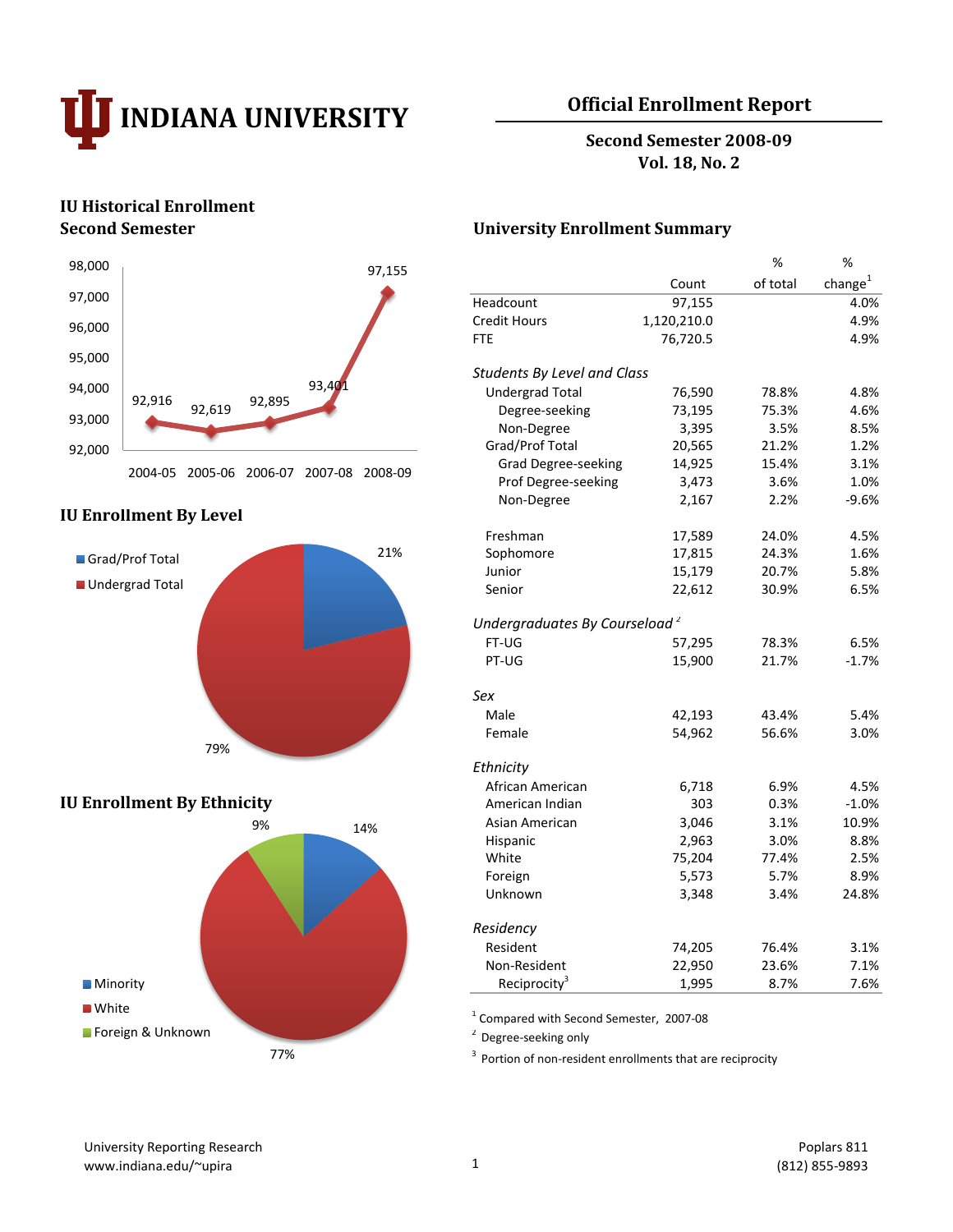# **Campus Enrollment Summary**

|                  |        | Headcount |                     |           | <b>Credit Hours</b> |                     | FTE      |          |           |  |
|------------------|--------|-----------|---------------------|-----------|---------------------|---------------------|----------|----------|-----------|--|
|                  |        | %         | %                   |           | %                   | %                   |          | %        | %         |  |
|                  | Count  | of total  | change <sup>+</sup> | Count     | of total            | change <sup>+</sup> | Count    | of total | $change+$ |  |
| Bloomington      | 38,599 | 39.7%     | 3.3%                | 510,065.5 | 45.5%               | 4.3%                | 35.071.3 | 45.7%    | 4.2%      |  |
| Indianapolis     | 29,126 | 30.0%     | 3.5%                | 320,405.5 | 28.6%               | 4.0%                | 22,039.1 | 28.7%    | 4.1%      |  |
| East             | 2,382  | 2.5%      | 9.7%                | 24,028.0  | 2.1%                | 13.1%               | 1,609.2  | 2.1%     | 13.3%     |  |
| Fort Wayne*      | 6,567  | 6.8%      | 5.0%                | 67,185.0  | 6.0%                | 6.2%                | 4,528.8  | 5.9%     | 6.0%      |  |
| Kokomo           | 2,510  | 2.6%      | $-2.0%$             | 24,684.0  | 2.2%                | $-1.1%$             | 1,662.8  | 2.2%     | $-0.9%$   |  |
| <b>Northwest</b> | 4,656  | 4.8%      | 4.7%                | 46.589.0  | 4.2%                | 7.9%                | 3,174.2  | 4.1%     | 7.9%      |  |
| South Bend       | 7,142  | 7.4%      | 7.3%                | 67,427.0  | 6.0%                | 8.1%                | 4,579.6  | 6.0%     | 7.7%      |  |
| Southeast        | 6,173  | 6.4%      | 6.0%                | 59,826.0  | 5.3%                | 7.4%                | 4,055.7  | 5.3%     | 7.4%      |  |

1 Compared with Second Semester, 2007-08

\* IU students only

# **Campus Historical Second Semester Enrollment**





University Reporting Research www.indiana.edu/~upira 2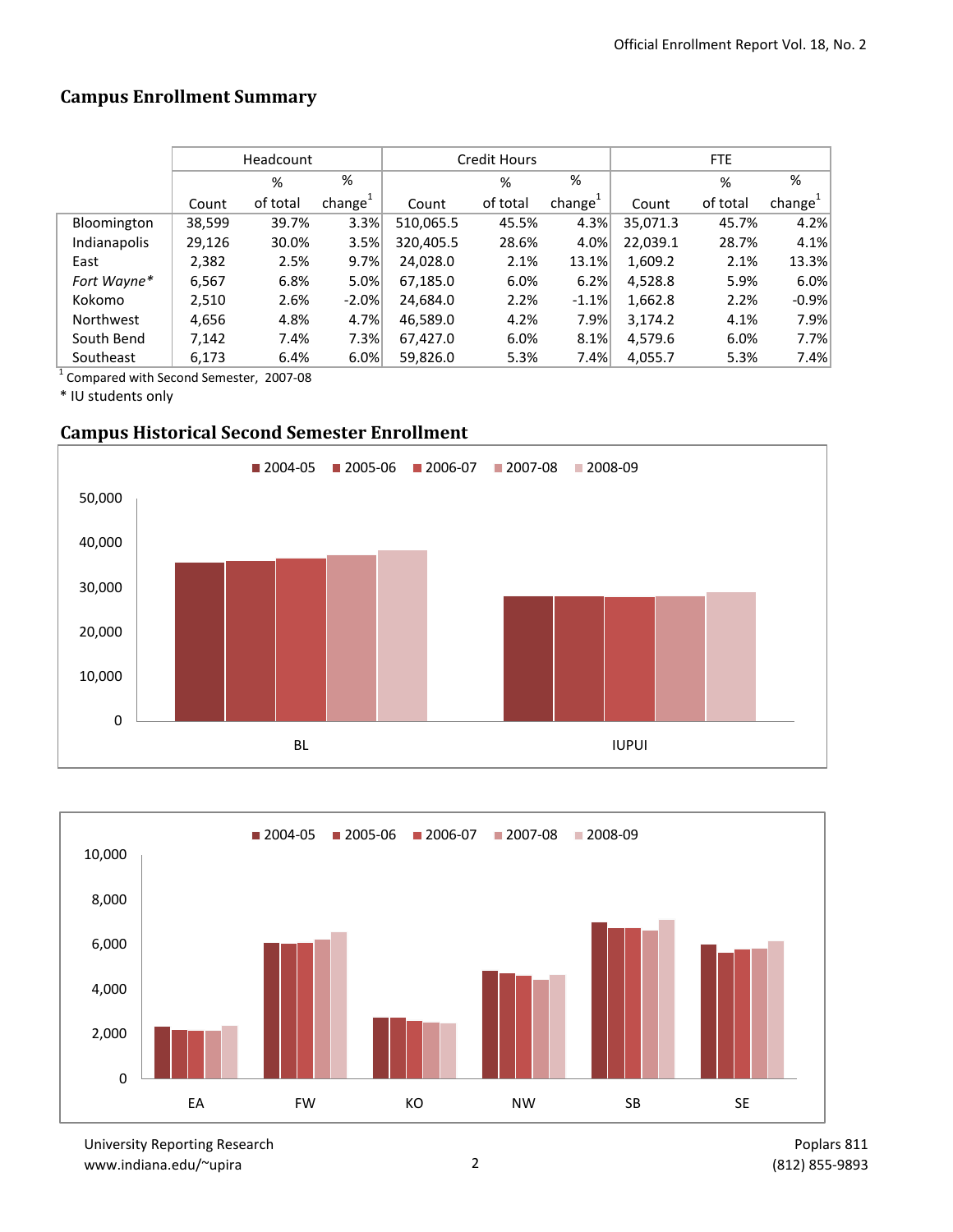|              | Graduate/Professional<br>Undergraduate |        |                     |       |        |                     |  |
|--------------|----------------------------------------|--------|---------------------|-------|--------|---------------------|--|
|              |                                        | $%$ of |                     |       |        |                     |  |
|              |                                        | campus | %                   |       | campus | %                   |  |
|              | Count                                  | total  | change <sup>1</sup> | Count | total  | change <sup>1</sup> |  |
| Bloomington  | 30,119                                 | 78.0%  | 4.8%                | 8,480 | 22.0%  | $-1.6%$             |  |
| Indianapolis | 20,384                                 | 70.0%  | 2.9%                | 8,742 | 30.0%  | 4.9%                |  |
| East         | 2,299                                  | 96.5%  | 9.1%                | 83    | 3.5%   | 29.7%               |  |
| Fort Wayne*  | 5,988                                  | 91.2%  | 6.2%                | 579   | 8.8%   | $-6.2%$             |  |
| Kokomo       | 2,358                                  | 93.9%  | $-2.2%$             | 152   | 6.1%   | 1.3%                |  |
| Northwest    | 3,966                                  | 85.2%  | 4.8%                | 690   | 14.8%  | 4.1%                |  |
| South Bend   | 6,217                                  | 87.0%  | 10.1%               | 925   | 13.0%  | $-8.2%$             |  |
| Southeast    | 5,259                                  | 85.2%  | 5.8%                | 914   | 14.8%  | 6.7%                |  |

#### *Level of Enrollment (including non-degree)*

**Percent of Total that is Undergraduate**

![](_page_2_Figure_5.jpeg)

# *Undergraduates by Class* **†**

|              | Freshman |        |                     |       | Sophomore |                     | Junior |        |                     | Senior |        |                     |
|--------------|----------|--------|---------------------|-------|-----------|---------------------|--------|--------|---------------------|--------|--------|---------------------|
|              |          | % of   |                     |       | % of      |                     |        | % of   |                     | % of   |        |                     |
|              |          | campus | %                   |       | campus    | %                   |        | campus | %                   |        | campus | %                   |
|              | Count    | total  | change <sup>+</sup> | Count | total     | change <sup>+</sup> | Count  | total  | change <sup>+</sup> | Count  | total  | change <sup>+</sup> |
| Bloomington  | 6,061    | 20.4%  | 1.9%                | 7,299 | 24.6%     | 0.2%                | 7,033  | 23.7%  | 7.5%                | 9,275  | 31.3%  | 10.3%               |
| Indianapolis | 4,099    | 21.1%  | 0.4%                | 4,561 | 23.5%     | 3.8%                | 3,917  | 20.2%  | 5.7%                | 6.817  | 35.2%  | 2.4%                |
| East         | 570      | 27.3%  | 1.4%                | 518   | 24.8%     | 6.8%                | 406    | 19.5%  | 10.0%               | 593    | 28.4%  | 23.8%               |
| Fort Wayne*  | 1,866    | 28.4%  | 7.9%                | 1,323 | 20.1%     | 0.2%                | 883    | 13.4%  | $-2.8%$             | 1,502  | 22.9%  | 5.2%                |
| Kokomo       | 557      | 22.2%  | $-6.5%$             | 457   | 18.2%     | $-25.2%$            | 387    | 15.4%  | $-5.4%$             | 672    | 26.8%  | 21.7%               |
| Northwest    | 1,292    | 27.7%  | 11.8%               | 1,065 | 22.9%     | 6.6%                | 586    | 12.6%  | 0.3%                | 861    | 18.5%  | $-1.7%$             |
| South Bend   | 1,732    | 24.3%  | 12.2%               | 1,406 | 19.7%     | 7.2%                | 912    | 12.8%  | 8.7%                | 1,462  | 20.5%  | 3.8%                |
| Southeast    | 1,412    | 22.9%  | 15.5%               | 1,186 | 19.2%     | 5.1%                | 1,055  | 17.1%  | 5.8%                | 1,430  | 23.2%  | 0.4%                |

† Degree-seeking only

# *Undergraduate Enrollment Status* **†**

|              |        | <b>Full-time Undergrad</b> |               | Part-time Undergrad |        |            |  |  |
|--------------|--------|----------------------------|---------------|---------------------|--------|------------|--|--|
|              |        | % of                       |               | % of                |        |            |  |  |
|              |        | campus                     | %             |                     | campus | %          |  |  |
|              | Count  | total                      | change $^{1}$ | Count               | total  | change $1$ |  |  |
| Bloomington  | 28,018 | 94.4%                      | 5.4%          | 1,650               | 5.6%   | 2.9%       |  |  |
| Indianapolis | 13,724 | 70.8%                      | 6.0%          | 5,670               | 29.2%  | $-3.7%$    |  |  |
| East         | 1,352  | 64.8%                      | 18.1%         | 735                 | 35.2%  | $-2.0%$    |  |  |
| Fort Wayne*  | 3,834  | 68.8%                      | 8.7%          | 1,740               | 31.2%  | $-6.4%$    |  |  |
| Kokomo       | 1,260  | 60.8%                      | $-4.7%$       | 813                 | 39.2%  | $-3.9%$    |  |  |
| Northwest    | 2,412  | 63.4%                      | 13.0%         | 1,392               | 36.6%  | $-6.0%$    |  |  |
| South Bend   | 3,475  | 63.0%                      | 8.5%          | 2,037               | 37.0%  | 7.2%       |  |  |
| Southeast    | 3,220  | 63.3%                      | 10.2%         | 1,863               | 36.7%  | 0.7%       |  |  |

<sup>1</sup> Compared with Second Semester, 2007-08

\* IU students only

**Percent of Undergraduate that is Full-time**

![](_page_2_Figure_14.jpeg)